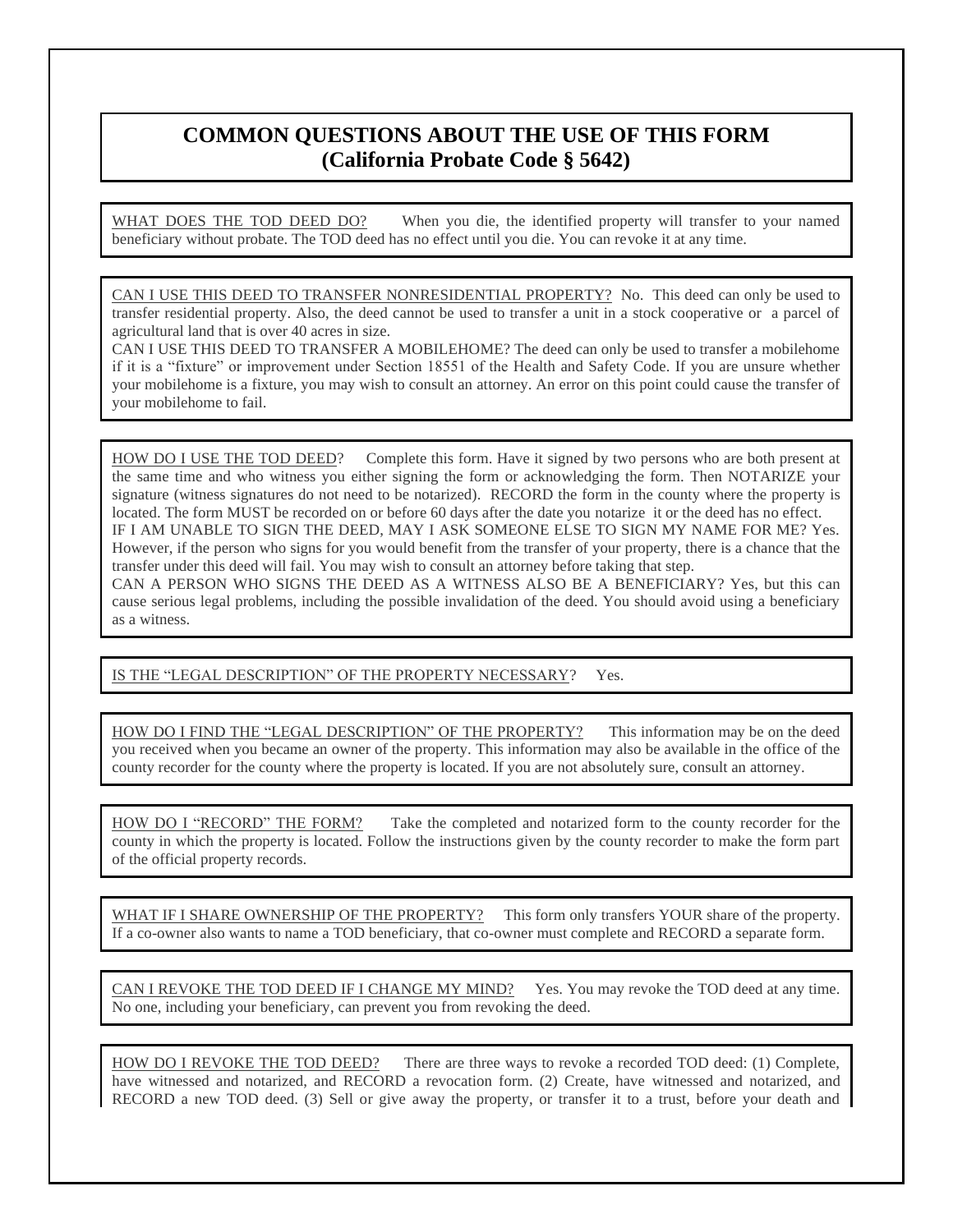RECORD the deed. A TOD deed can only affect property that you own when you die. A TOD deed cannot be revoked by will.

## CAN I REVOKE A TOD DEED BY CREATING A NEW DOCUMENT THAT DISPOSES OF THE PROPERTY (FOR EXAMPLE, BY CREATING A NEW TOD DEED OR BY ASSIGNING THE PROPERTY TO A TRUST)?

Yes, but only if the new document is RECORDED. To avoid any doubt, you may wish to RECORD a TOD deed revocation form before creating the new instrument. A TOD deed cannot be revoked by will, or by purporting to leave the subject property to anyone via will.

IF I SELL OR GIVE AWAY THE PROPERTY DESCRIBED IN A TOD DEED, WHAT HAPPENS WHEN I DIE? If the deed or other document used to transfer your property is RECORDED within 120 days after the TOD deed would otherwise operate, the TOD deed will have no effect. If the transfer document is not RECORDED within that time period, the TOD deed will take effect.

I AM BEING PRESSURED TO COMPLETE THIS FORM. WHAT SHOULD I DO? Do NOT complete this form unless you freely choose to do so. If you are being pressured to dispose of your property in a way that you do not want, you may want to alert a family member, friend, the district attorney, or a senior service agency.

DO I NEED TO TELL MY BENEFICIARY ABOUT THE TOD DEED? No. But secrecy can cause later complications and might make it easier for others to commit fraud.

WHAT DOES MY BENEFICIARY NEED TO DO WHEN I DIE? Your beneficiary must do all of the following: (1) RECORD evidence of your death (Prob. Code § 210), (2) File a change in ownership notice (Rev. & Tax. Code § 480). (3) Provide notice to your heirs that includes a copy of this deed and your death certificate (Prob. Code § 5681). Determining who is an "heir" can be complicated. Your beneficiary should consider seeking professional advice to make that determination. (4) RECORD an affidavit affirming that notice was sent to your heirs (Prob. Code § 5682(c)). (5) If you received Medi-Cal benefits, your beneficiary must notify the State Department of Health Care Services of your death and provide a copy of your death certificate (Prob. Code § 215). Your beneficiary may wish to consult a professional for assistance with these requirements.

WHAT IF I NAME MORE THAN ONE BENEFICIARY? Your beneficiaries will become co-owners in equal shares as tenants in common. If you want a different result, you should not use this form.

HOW DO I NAME BENEFICIARIES? (1) If the beneficiary is a person, you MUST state the person's FULL name. You MAY NOT use general terms to describe beneficiaries, such as "my children." You may also briefly state that person's relationship to you (for example, my spouse, my son, my daughter, my friend, etc.) but this is not required. (2) If the beneficiary is a trust, you MUST name the trust, name the trustee(s), and state the date shown on the trust's signature page. (3) If the beneficiary is a public or private entity, name the entity as precisely as you can.

WHAT IF A BENEFICIARY DIES BEFORE I DO? If all beneficiaries die before you, the TOD deed has no effect. If a beneficiary dies before you, but other beneficiaries survive you, the share of the deceased beneficiary will be divided equally between the surviving beneficiaries. If that is not the result you want, you should not use the TOD deed.